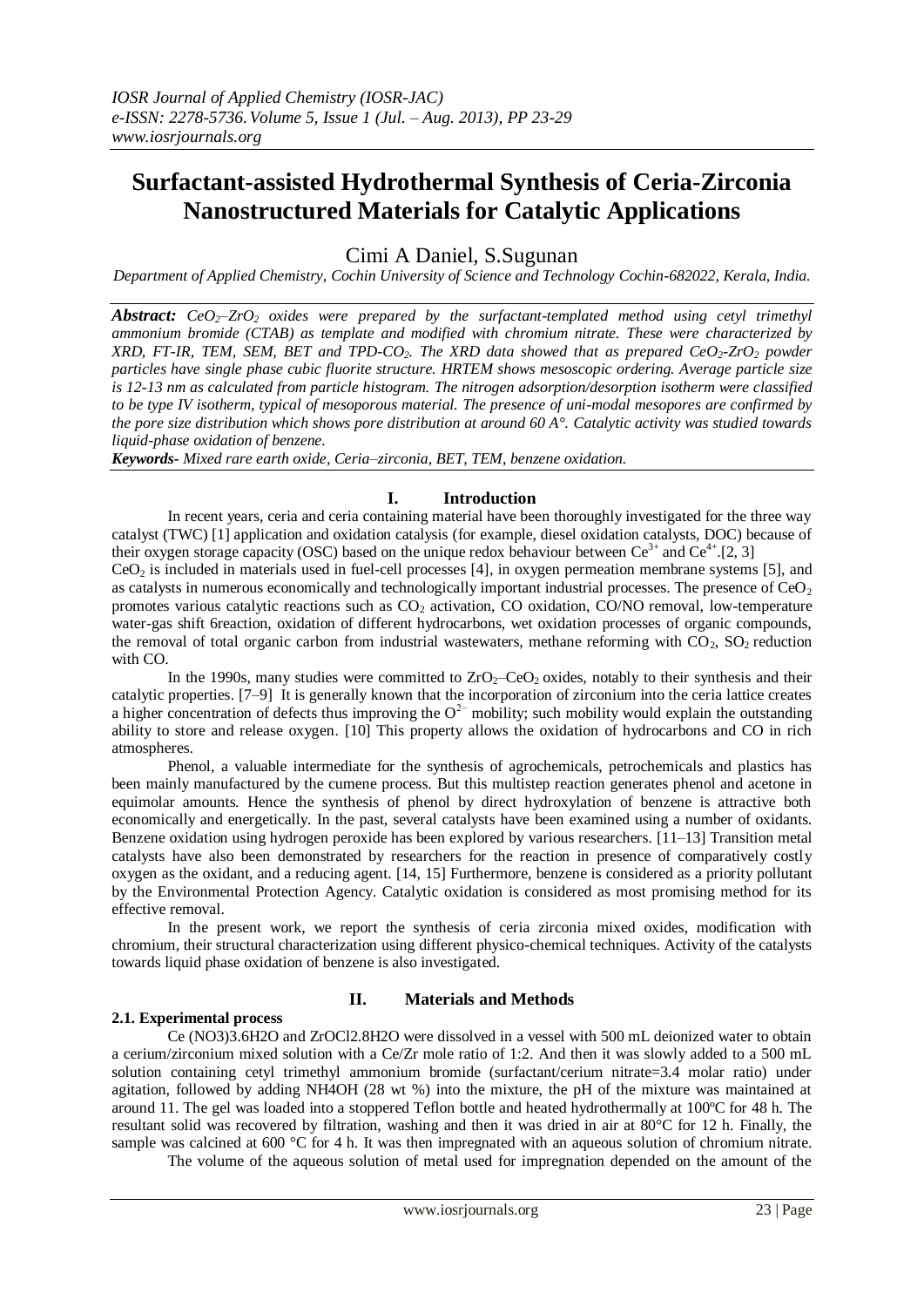support. The modified ceria-zirconia catalyst was dried at 120°C for 2 hrs and then it was calcined at 400°C for 4 h. The ceria zirconia support was denoted as CeZr and chromium modified catalyst as 1CrCeZr and 2CrCeZr.

## **2.2. Characterization**

Nitrogen adsorption measurements were performed at liquid nitrogen temperature with a Micromeritics Tristar 3000 surface area and porosity analyzer. XRD analysis was carried out using Rigaku D-Max Ni filtered Cu K $\Box$  radiation ( $\lambda$ =1.5406 A0) diffractometer equipped with diffracted beam monochromator at a scan rate of 50/min analyzer. ICP-AES were done on Thermo electron IRIS INTERPID II XSP DUO model. FT-IR spectra of the prepared samples were measured by the KBr pellet procedure over the range of 4000-500 cm-1 region using JASCO FTIR spectrometer. Transmission Electron Microscopy was carried out in ultra high resolution analytical electron microscope JEOL 3010. The sample was dispersed in ethanol through sonication and then drop casted on a carbon-coated copper grid. Scanning electron micrographs was taken using JEOL Model JSM-6390LV scanning electron microscope with a resolution of 1.38 eV. The powdered sample was dusted on a double sided carbon tape, placed on a metal stub and was coated with a layer of gold to minimize charge effects. Perkin Elmer TG analyzer instrument was used for carrying out thermo gravimetric studies. UV-VIS DR spectra were taken in the range 200-800nm on Labomed UV-VIS double beam UVD-500 spectrophotometer equipped with an integrating sphere assembly with a charged coupled device detector, using BaSO4 as reflectance standard. Temperature-programmed desorption study of CO2 was carried out in Micromeritics Pulse Chemisorb 2705.

## **2.3. Catalytic Activity**

The liquid-phase oxidation of benzene was carried out in a 50 mL round bottom flask. In a typical reaction, the catalyst powder was suspended in a mixture of acetonitrile (10 Ml) and benzene (2 mL) and kept in the oil-bath. The oxidant, hydrogen peroxide  $(H_2O_2)$  was added to the system after attaining the reaction temperature. The reaction mixture was stirred using a magnetic stirrer. About 0.5mL of solution was withdrawn at regular intervals and analyzed on Chemito 8610 GC equipped with FID detector and an OV-17 packed column. The products obtained were identified by comparison with standard ones. The catalytic activity was expressed as the percentage conversion (wt%) of benzene and the selectivity for a product is expressed as the amount of the particular product divided by total amount of products multiplied by 100.

## **III. Results And Discussions**

The nitrogen sorption isotherms of ceria zirconia mixed oxides (CeZr) are shown in Fig. 1. It can be classified as a type IV isotherm, typical of mesoporous material. The shape of the curve indicates the absence of a narrow pore size distribution as suggested by the lack of the typical step in the adsorption isotherm which is observed with ordered mesoporous structure. According to IUPAC classification, the hysteresis loop is of type H2 indicating complex mesoporous structure.



Fig. 1. Nitrogen adsorption–desorption isotherm (a) and Pore size distribution (b) of CeZr.

The uptake at high pressure  $(P/P0 \sim 0.9-1.0)$  is associated with the void spaces between the particles.<sup>[16]</sup> The presence of uni-modal mesopores are confirmed by the pore size distribution which shows pore distribution covering the range 30-80  $A^{\circ}$  with a maximum at around 60  $A^{\circ}$  for mesoporous CeZr as depicted in Figure 1. Surface area of the ceria zirconia sample was observed to be 70.1m2/g and on chromium modification surface area was decreased to 57.9 m2/g. A substantial decrease in BET surface area after impregnation is mainly due to the penetration of the dispersed chromia into the pores of the support.

X-ray diffraction pattern of prepared samples is shown in Fig. 2. Fig 2 shows the XRD patterns of ceria-zirconia. XRD of the prepared material consists of all the peaks corresponding to the cubic fluorite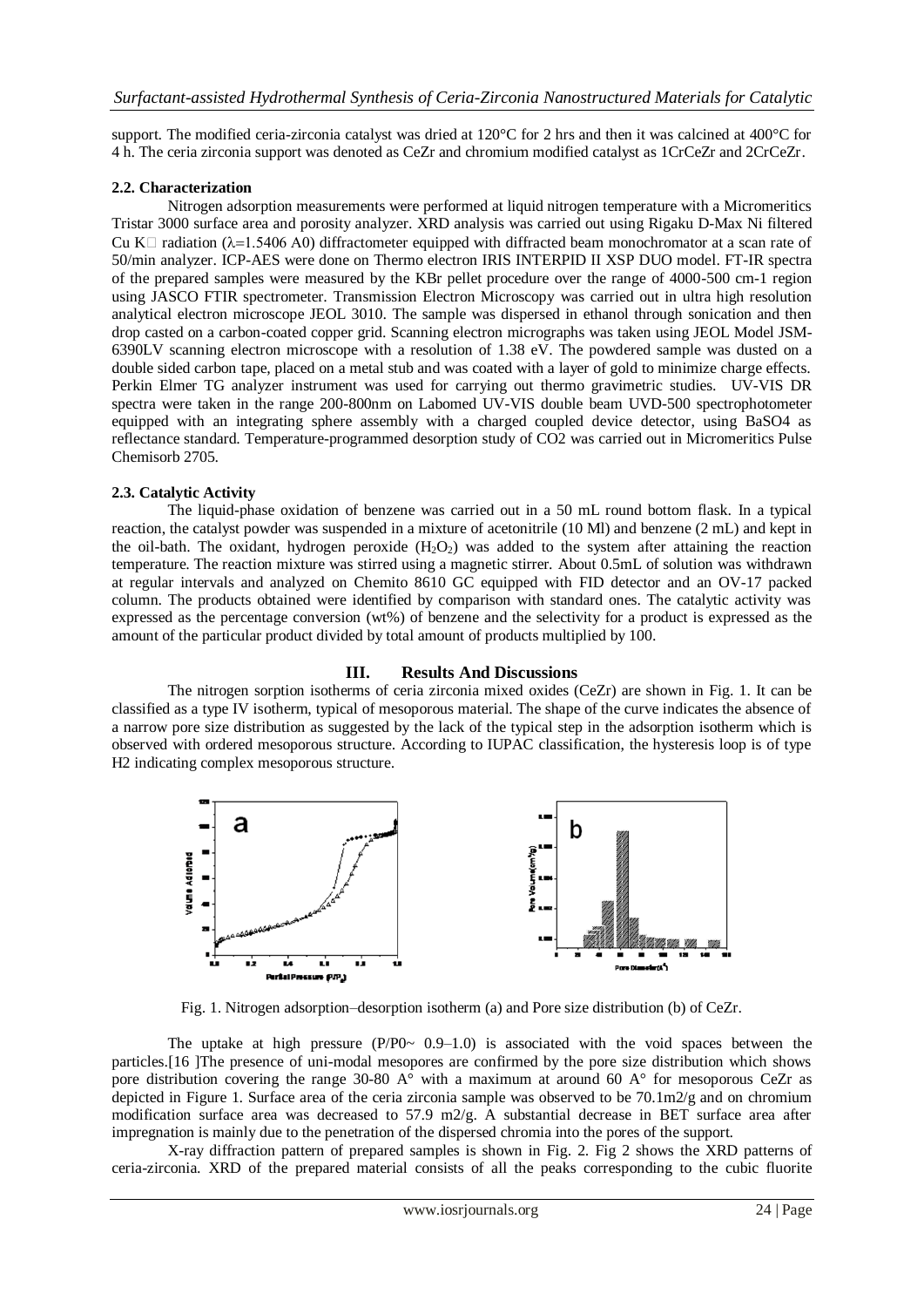structure. The peaks were observed at  $2\theta \sim 29.66$ , 34.12, 49.1, 58.28 in comparison with the pure ceria peaks at 2θ values of 28.78, 34.12, 47.68 and 56.48. [17, 18]. High 2θ values in the pattern reveal the presence of a minor zirconia rich phase. Shift of peaks towards higher 2 $\theta$  values is due to the small ionic radius of Zr<sup>4+</sup>  $(0.84A^0)$  in comparison with that of Ce<sup>4+</sup>  $(0.97A^0)$ . All the diffraction patterns exhibit broad peaks suggesting that as-prepared materials are nanocrystalline materials.



Fig. 2. XRD patterns of CeZr and 1CrCeZr.

FT-IR spectrum of representative catalysts is displayed in Figure 3. Broad absorption band located in the area from 3200 to 3600 cm -1 corresponds to O-H stretching vibration. The peaks at 1640 cm-1 corresponds to H2O bending vibration and at around 1340 cm-1 is due to Ce-OH stretching vibration. Band in the area from 400-700 cm  $-1$  is due to the CeO<sub>2</sub> stretching vibration. According to literature data [19] on the vibrational active modes in the fluorite structure, absorption at around 460 cm-1 the main maximum would be assigned to the transverse mode (TO) of the triply degenerated F1u fundamental, and the shoulder to the longitudinal component (LO) of the same fundamental. The IR active mode in the 600–650 cm-1 range is caused by asymmetrically coupled asymmetric Zr–O–Zr stretching, and the mode arising from the symmetric Zr–O–Zr stretching is revealed in the 400–500 cm-1 region. [20]



Fig. 3. FT-IR spectrum of CeZr.

The morphology analysis was carried out and is shown in figure 4, 5 and 6. It can be seen from Fig.4 that majority of the ceria crystals consists of aggregated small crystallites of a few nanometres and very homogeneous in size. Sample shows mesoscopic ordering as observed from HRTEM. The lattice fringes of nanocrystalline zirconia can also be well detected by the high resolution TEM image. The selected area electron diffraction (Fig 4d) pattern of the sample exhibited continuous concentric rings, implying that the samples consisted of many very small crystallites with well-defined lattice planes. Average particle size is 12-13 nm as calculated from particle histogram (Fig 4e). Figure 5 shows the HRTEM and SAED pattern of chromia modified sample. Figure 6 contain scanning electron microscopic pictures of some representative catalysts. After calcination, the particles become irregular shaped and larger sized due to the collapse in structure after heat treatment.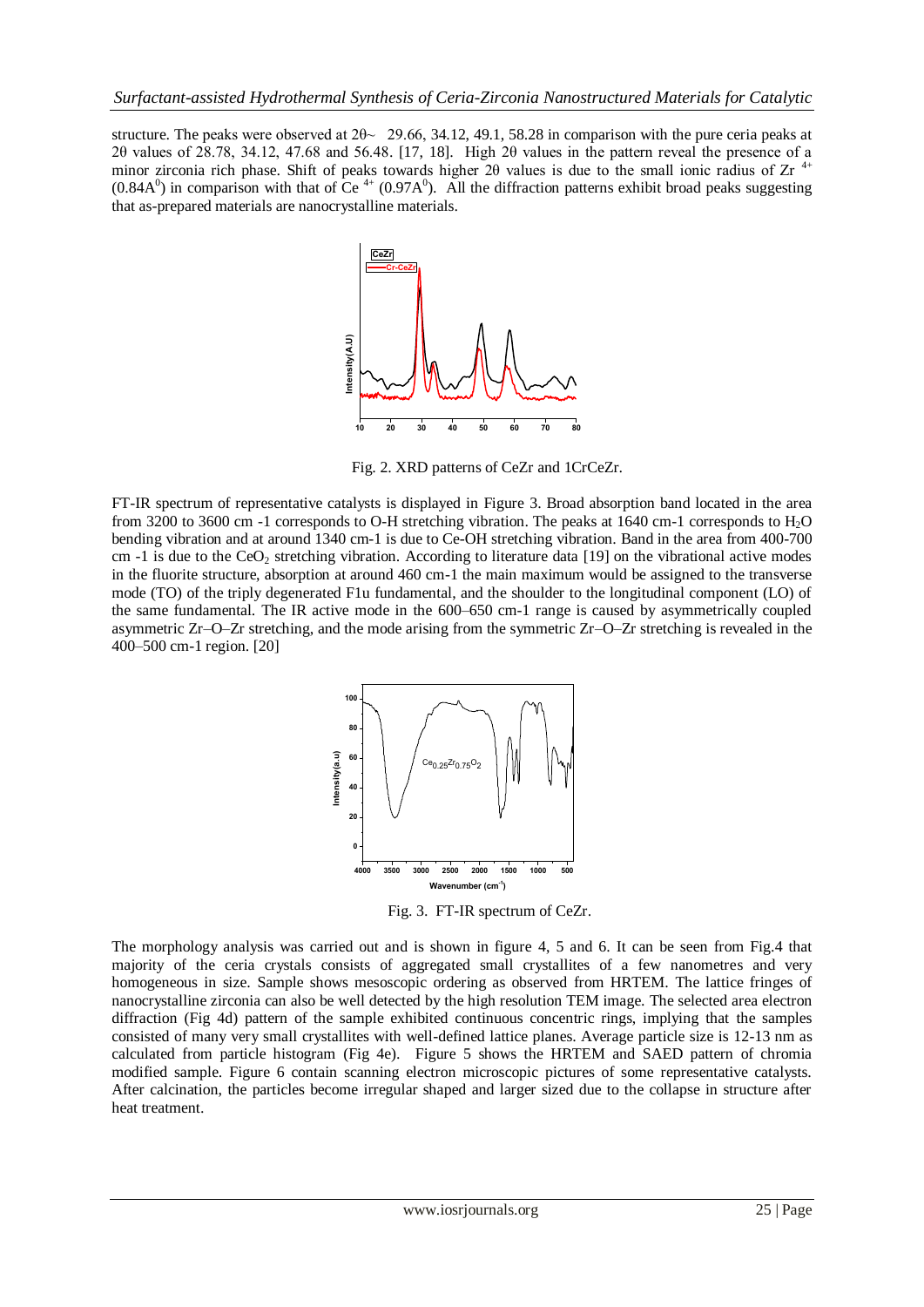

Fig. 4. HR-TEM, SAED pattern (d) and particle size histogram (e) of CeZr.





Fig. 5. HR-TEM, SAED pattern of 2CrCeZr.



Fig. 6. SEM image of CeZr.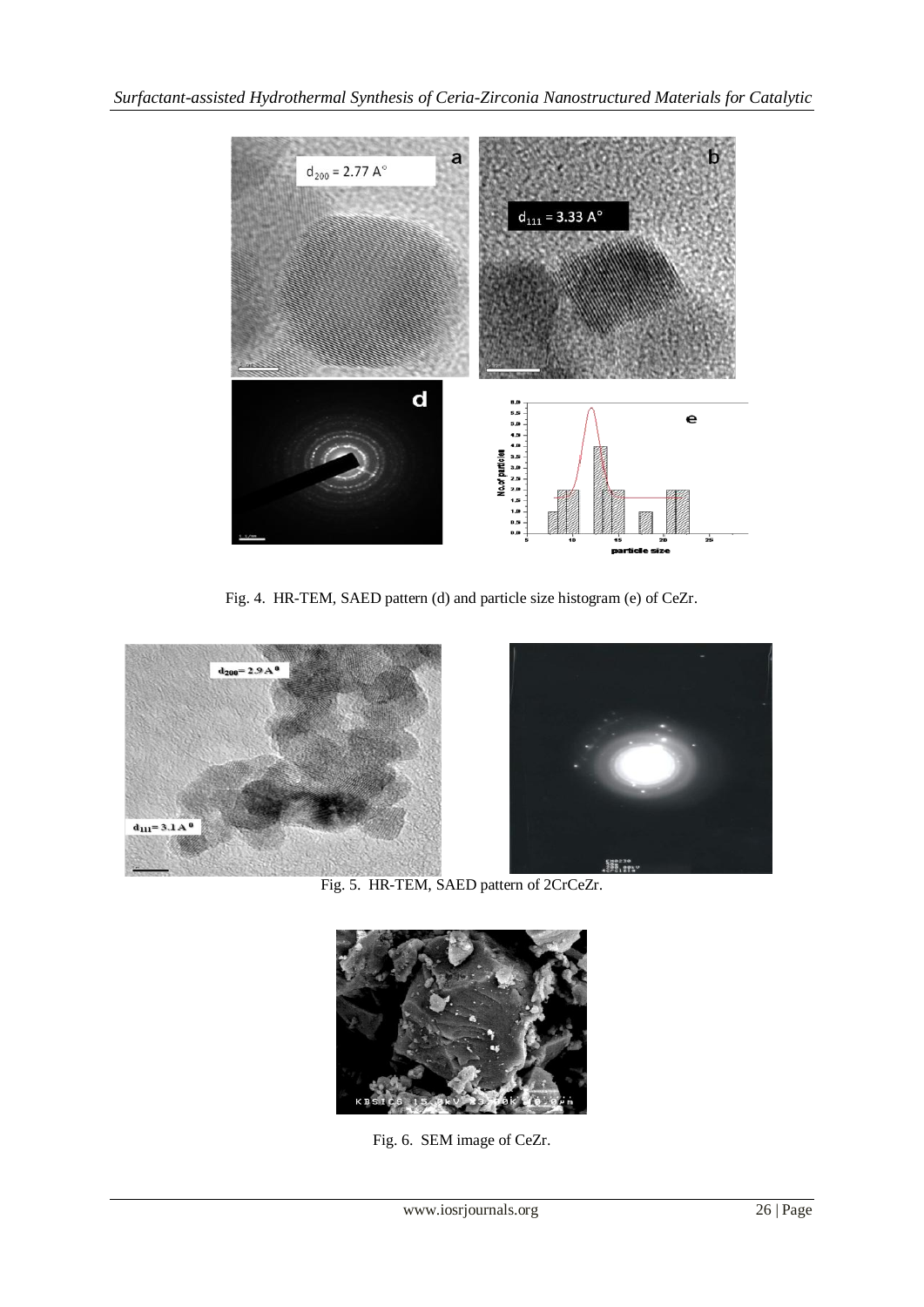Thermogram corresponding to Ce-Zr mixed oxide shows weight loss at 206 °C which is attributed to the removal of structural hydroxyl group(Fig 7). A small weight loss at 311°C may be due to the removal of surfactant. Weight loss at around 440 °C can be due to the transition from amorphous into crystalline form.



Fig.7. TG-DTA analysis of CeZr.

The spectra, in general, are broad and exhibited a myriad of poorly resolved peaks. Broad absorption bands are observed in the range of 200–350 nm (Fig 8). These bands are attributed to localized O–Ce charge transfer transitions involving a number of surface Ce 4+ ions with different coordination numbers 21. Interband and 02-- Zr4+ transitions of substituted fluorite lattice 22 occur prominently around 340nm.

TPD spectrum of  $CO<sub>2</sub>$  obtained after  $CO<sub>2</sub>$  adsorption is shown in Fig.9. Two desorption peaks appear at 199°C and 369°C. It is clear that there are two kinds of  $CO_2$  adsorption sites on  $CeO_2$ -ZrO<sub>2</sub> surface indicating two kinds of basic sites on the surface of the catalyst. The peak at lower temperature may be assigned to a monodentate carbonate interacting with  $CeO<sub>2</sub>-ZrO<sub>2</sub>$ . The desorption peak at a higher temperature may be assigned to a bidentate carbonate. The latter species being bonded to the oxide surface by two lattice oxygen ions should exhibit a higher thermal stability than the former ones. [23, 24]



# **IV. Catalytic activity: Oxidation of benzene**

The catalysts prepared were used in a one-step liquid-phase oxidation of benzene with H2O2 as the oxidant and acetonitrile as the solvent.

The effect of temperature on the oxidation of benzene was studied by performing the reaction at three different temperatures over chromia modified ceria zirconia with other parameters kept constant and the results are shown in Fig.10. The best results were obtained at 60  $^{\circ}$ C. When the reaction temperature rose up to 343 K, a sharp increase in the oxidation activity (51%) and phenol selectivity (85%) was observed. Further increase of temperature decreased the activity as well as phenol yield. This may arise due to the phenol being further oxidized to hydroquinone and 1,4-benzoquinone at the higher temperature. Vaporization of benzene can also occur at this temperature which can result in the decreased activity. [25]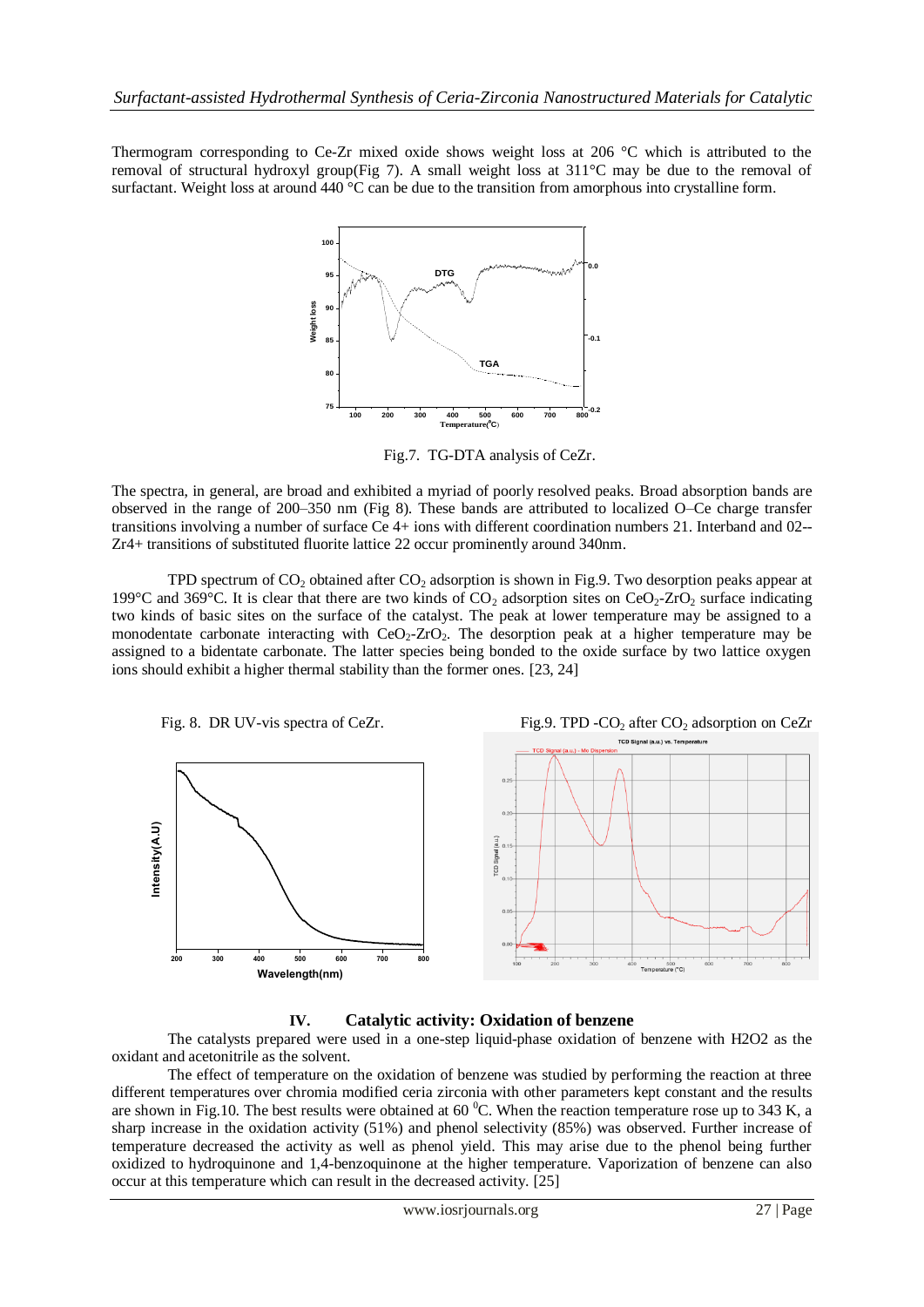

Fig. 10. The effect of temperature on benzene oxidation with Cr-CeZr as the catalyst Fig. 11. The oxidation of benzene over catalyst with different metal loading. (Catalyst mass = 100 mg, Benzene:  $H_2O_2 = 1:2$  ratio (vol); acetonitrile = 10ml and reaction time=5h).

Benzene was oxidized using catalyst with different metal loadings under the optimum reaction conditions at 60  ${}^{0}C$  (Fig 11). When the amount of chromium increased, the benzene conversion is increased. So the oxidation rate directly depends on the metal content.

 For the oxidation of aromatics with hydrogen peroxide over modified metal oxides, it has been proposed that the hydroxylation of the aromatic ring occurs via the heterolytic mechanism, involving the formation of a metalloperoxide species [26–30]. We have not carried out any mechanistic studies in the present work, it is tentatively suggested that a heterolytic cleavage of hydrogen peroxide proceeds via the formation of metallo peroxide. Similar observations have been noticed in literature over metal oxide dispersed analogues [31, 32].

#### **V. Conclusions**

Nanocrystalline powders of ceria zirconia mixed oxides were successfully synthesized using CTAB as surfactant via hydrothermal method. The technique used here is simple and cost effective. The X-ray diffraction (XRD) analysis suggests that as-prepared materials are nanocrystalline materials. The nitrogen adsorption/desorption isotherm can be classified as a type IV isotherm and hysteresis loop is of type H2 indicating complex mesoporous structure. Pore size distribution which shows pore distribution covering the range 30-80 A° with a maximum at around 60 A°. HRTEM investigation reveals the existence of several nano crystallites with well defined lattice planes. Average particle size is 12-13 nm as calculated from particle histogram. A single step oxidation of benzene to phenol under mild reaction conditions was carried out successfully over supported ceria zirconia mixed oxide as catalysts with  $H_2O_2$ . Incorporation of chromia exhibited a promoting effect towards the oxidation reaction. The obtained results suggest the scope of tailoring reaction engineering design for better utilization of this system.

#### **Acknowledgement**

We would like to thank Indian Rare Earths Ltd. for the funding which was used to support this work.

#### **References**

- [1] H.-W Jen, G.W Graham, W Chun, R.W McCabe, J.-P Cuif, S.E Deutsch, O Touret. (1999). Characterization of model automotive exhaust catalysts: Pd on ceria and ceria–zirconia supports. Catalysis Today, 50: 309-328.
- [2] T. Ozaki, T. Masui, K. Machida, G. Adachi, T. Sakata, H. Mori.( 2000). Redox behavior of surface-modified CeO2-ZrO2 catalysts by chemical filing process. Chem. Mater., 12: 643-649.
- [3] Matina Thammachart, Vissanu Meeyoo, Thirasak Risksomboon, Somchai Osuwan.( 2001). Catalytic activity of CeO2–ZrO2 mixed oxide catalysts prepared via sol–gel technique: CO oxidation. Catalysis Today, 68: 53-61.
- [4] Jianbing Huang, Lizhai Yang, Ruifeng Gao, Zongqiang Mao , Cheng Wang. (2006). A high-performance ceramic fuel cell with samarium doped ceria–carbonate composite electrolyte at low temperatures. Electrochemistry Communications, 8: 785–789.
- [5] Hitoshi Takamura , Masayuki Ogawa, Koichi Suehiro , Hiroo Takahashi, Masuo Okada.(2008). Fabrication and characteristics of planar-type methane reformer using ceria-based oxygen permeable membrane. Solid State Ionics, 179: 1354–1359.
- [6] Zhong-Yong Yuana, Vasko Idakiev, Aurelien Vantomme, Tatyana Tabakova, Tie-Zhen Ren, Bao-Lian Su. (2008). Mesoporous and nanostructured CeO2 as supports of nano-sized gold catalysts for low-temperature water-gas shift reaction. Catalysis Today, 131:203–210.
- [7] Thammachart M, Meeyo V, Risksomboon T and Osuwann S 2001 Catal. Today 68 53
- [8] Cabana A, Darr J A, Lester E and Poliakoff M 2001 J. Mater. Chem. 11 561
- [9] Rohart E, Larcher O, H´edouin C, Allain M and Macaudiere P 2001 SAE Int. Paper vol 1, p 1274
	- [10] Fornasiero P, di Monte R, Rao G, Kaspar J, Meriani S, Trovarelli A and Graziani J 1995 J. Catal. 151 168